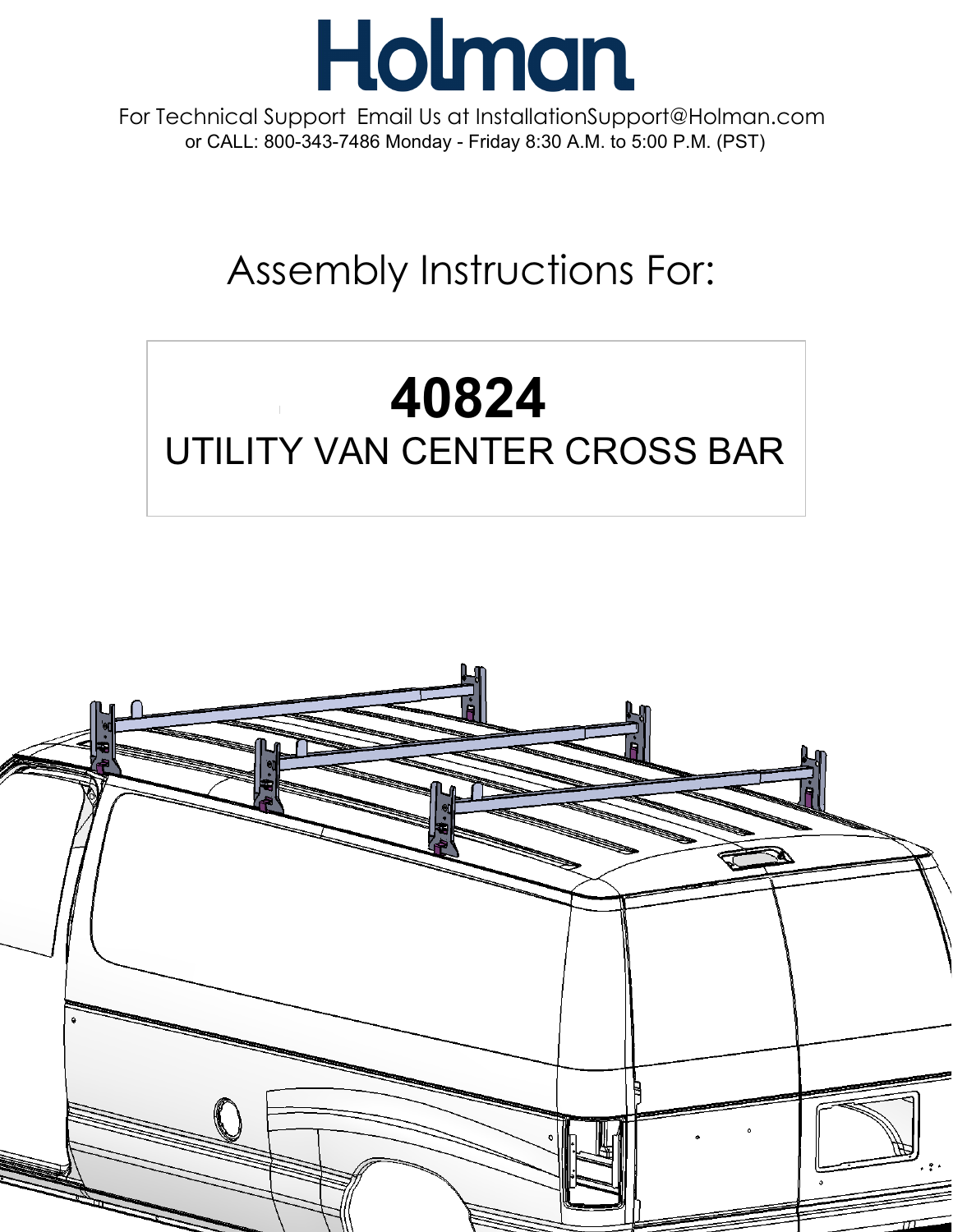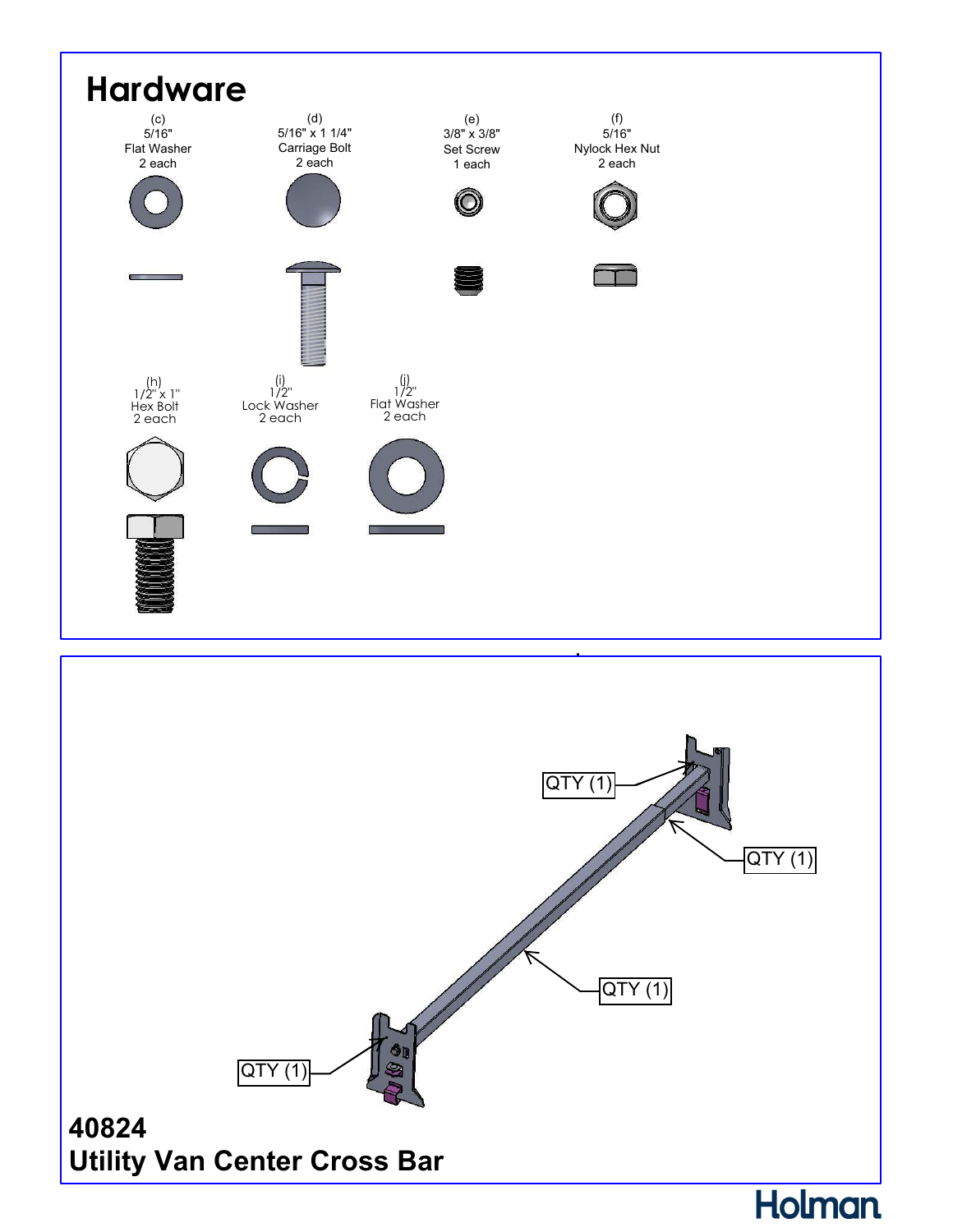

#### **STEP 1:**

Attach uprights (-01) to telescope tube (-04) and uprights (-05) to cross tube (-03) using 1/2" Hex Bolt (h) with flat (i) and lock (j). Now insert telescope tube (-04) assembly into cross tube (-03). **NOTE: USE HEIGHT ADJUSTMENT TO LEVEL BAR ON VAN**